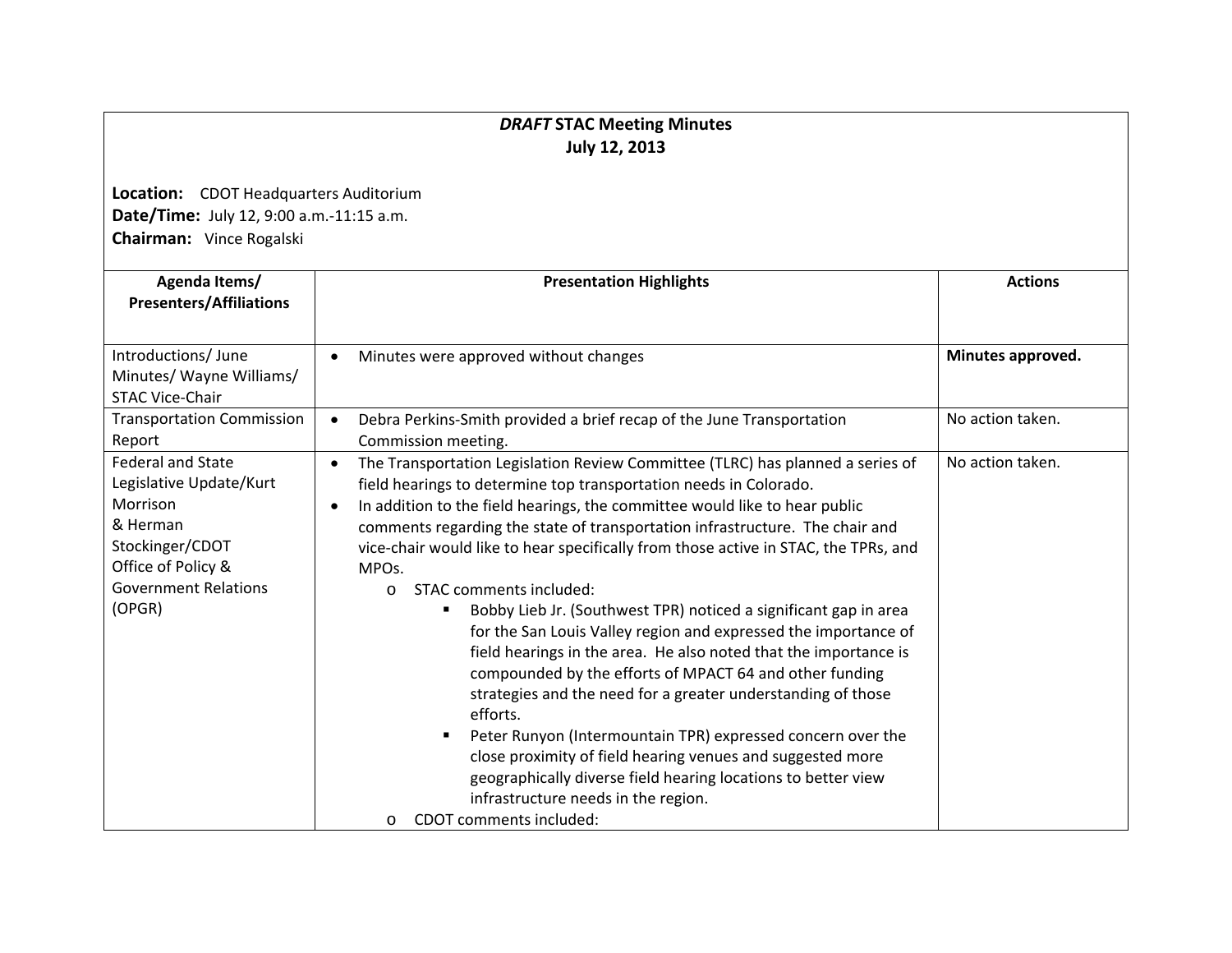| Kurt Morrison (CDOT OPGR) said that, with regard to Southwest<br>$\blacksquare$       |
|---------------------------------------------------------------------------------------|
| TPR, CDOT will attempt to get both TLRC chairs into the region                        |
| with other area legislators.                                                          |
| MPACT 64 Update                                                                       |
|                                                                                       |
| Current programs, such as RAMP, will allow CDOT to maintain the<br>$\circ$            |
| transportation system for the next five years. However, after that point              |
| there is a high degree of uncertainty.                                                |
| There have been two key MPACT 64 options discussed over the last year.<br>$\circ$     |
| The first option was a ten cent gas tax increase; however, polling                    |
| demonstrated that is probably not an option supported by voters. The                  |
| second option, a 7/10 <sup>th</sup> cent sales tax increase statewide over 10-15      |
| years, has become the focus.                                                          |
| MPACT 64 has asked for a list of potential projects to do focus groups and<br>$\circ$ |
| public polling with.                                                                  |
| STAC comments included:<br>$\circ$                                                    |
| Peter Runyon (Intermountain TPR) was curious about the<br>٠                           |
| methodology involved in creating the breakdown of funding.                            |
| Priscilla "Pete" Fraser (South Central TPR) had several questions                     |
| regarding the role of MPACT 64 and noted there was a disconnect                       |
| over the role of MPACT 64 resulting from a lack of discussion on                      |
| the topic.                                                                            |
| Pete also made remarks regarding the project selection and the<br>٠                   |
| statewide planning process. Speaking on behalf of South Central                       |
| TPR, she expressed that meeting were geared more toward                               |
| choosing from a list of predetermined projects as opposed to                          |
| soliciting information from the TPR.                                                  |
| Thad Noll (Intermountain TPR) noted that every ballot measure                         |
| needs a champion and in this case MPACT 64 was that group for                         |
| transportation needs. He was encouraged that MPACT 64 is                              |
| including the entire state in their thought process. George                           |
| Wilkinson (San Luis Valley TPR) got the impression that the                           |
| process, to this point, has been inclusionary with a mindset to                       |
| include all parts of the state as recipients of transportation                        |
| funding generated through a possible ballot measure.                                  |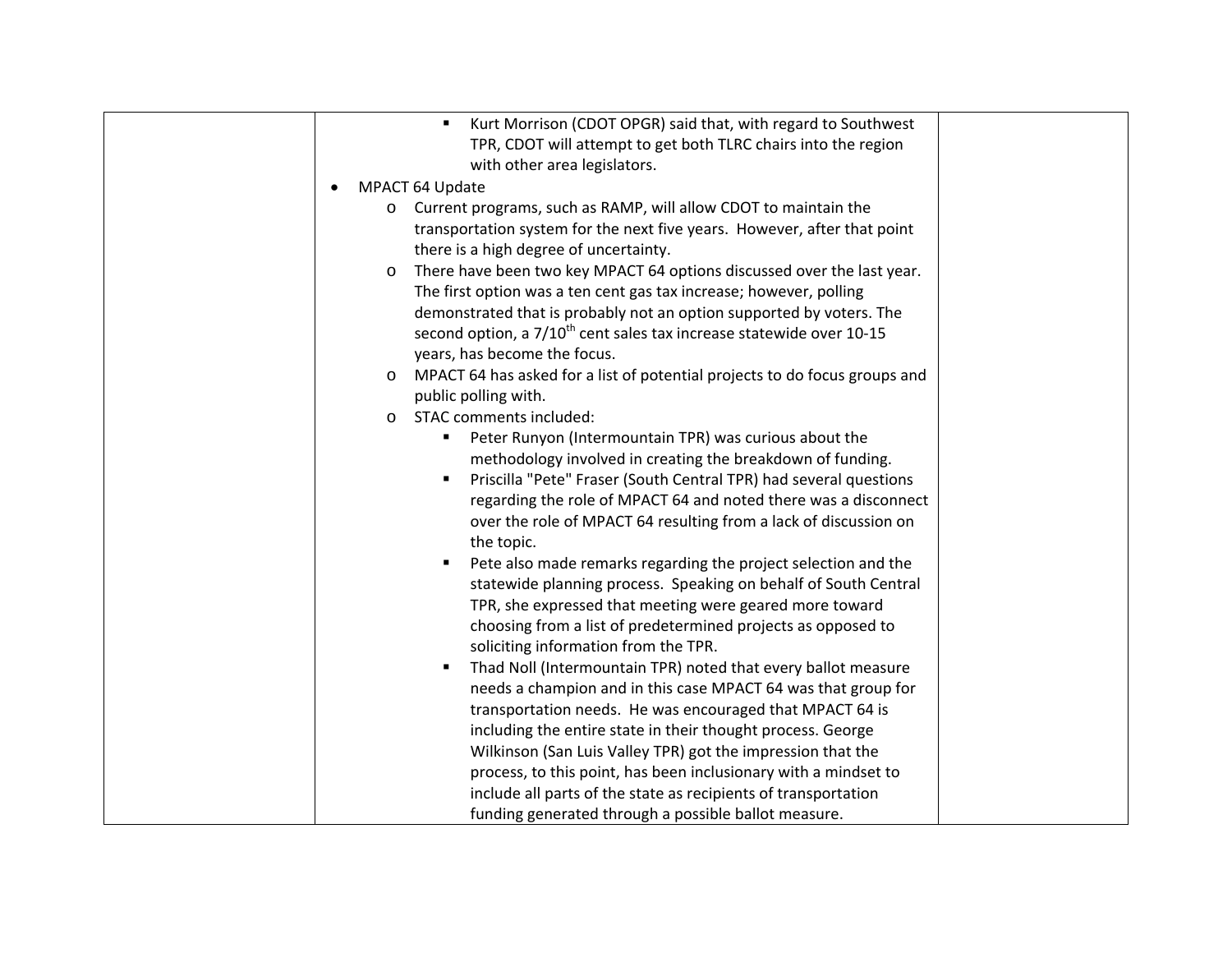| Terri Blackmore (North Front Range) felt that the MPACT 64<br>٠<br>process is going too quickly, not enough planning is being done,<br>and there is not enough time and information to make good<br>decisions. Given that MPACT 64 is in the first few months of an 8-<br>9 month process, it was added that the creation of schedule<br>could help reduce anxiety about the process.<br>CDOT comments included:<br>$\circ$<br>MPACT 64 (comprised of Metro Mayors, Metro Commissioners,<br>Club 20, Action 22, and Progressive 15) decides the breakdown of<br>funding. Currently, the tentative proposal calls for 1/3 for transit,<br>2/3 for roads with 60/40 (CDOT/local) share using the HUTF fund<br>formula.<br>In developing "planning ranges" Herman decided to take three<br>$\blacksquare$<br>areas and roughly average them out-population, lane miles, and<br>sales tax revenue. Those are the 3 areas people talk about most,<br>so there was something for everyone. That percent for each TPR<br>determined the "range" for planning discussion purposes. Not<br>only have no decisions been made about ballot allocation around<br>the state, those conversations have not even started yet at<br>MPACT64.<br>CDOT is not a member of MPACT 64, but is allowed to attend<br>٠<br>MPACT 64 meetings and occasionally provide data when needed.<br>CDOT's greatest level of involvement has been offering possible<br>projects that could be funded with a ballot measure.<br>MPACT 64 and the business community have asked CDOT if there<br>was money available, what projects might get done? CDOT is in |  |
|-----------------------------------------------------------------------------------------------------------------------------------------------------------------------------------------------------------------------------------------------------------------------------------------------------------------------------------------------------------------------------------------------------------------------------------------------------------------------------------------------------------------------------------------------------------------------------------------------------------------------------------------------------------------------------------------------------------------------------------------------------------------------------------------------------------------------------------------------------------------------------------------------------------------------------------------------------------------------------------------------------------------------------------------------------------------------------------------------------------------------------------------------------------------------------------------------------------------------------------------------------------------------------------------------------------------------------------------------------------------------------------------------------------------------------------------------------------------------------------------------------------------------------------------------------------------------------------------------------------------------------|--|
| the position to ask TPRs and MPOs for a list of projects to meet<br>this end.                                                                                                                                                                                                                                                                                                                                                                                                                                                                                                                                                                                                                                                                                                                                                                                                                                                                                                                                                                                                                                                                                                                                                                                                                                                                                                                                                                                                                                                                                                                                               |  |
| MPACT 64 is a coalition interested in advancing transportation<br>٠<br>funding through a ballot measure. CDOT does not control this<br>process because it cannot participate in sponsoring or advocating<br>for a ballot measure. What CDOT can do is identify<br>transportation needs, provide data, and offer input on what<br>projects should be done.                                                                                                                                                                                                                                                                                                                                                                                                                                                                                                                                                                                                                                                                                                                                                                                                                                                                                                                                                                                                                                                                                                                                                                                                                                                                   |  |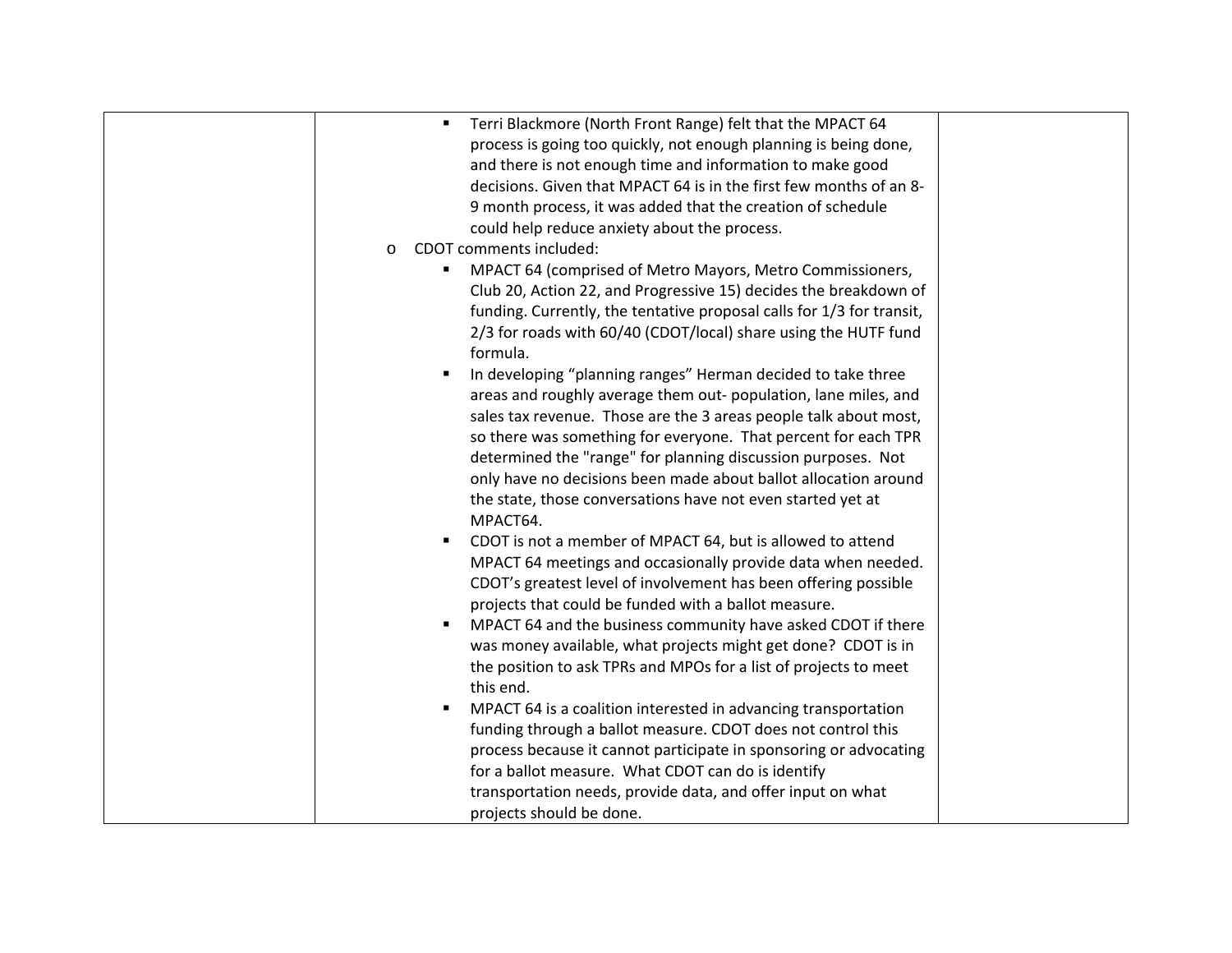| Asset Management/Debra         | Debra Smith Perkins delivered a presentation on how asset management and<br>$\bullet$ | No action taken. |
|--------------------------------|---------------------------------------------------------------------------------------|------------------|
| Perkins-Smith/Division of      | PD 14. Her presentation included:                                                     |                  |
| Transportation                 | The Transportation Commission Statewide Plan subcommittee has<br>$\circ$              |                  |
| Development (DTD)/Bill         | started discussions around PD 14. The subcommittee is developing                      |                  |
| <b>Schiebel/Staff Services</b> | individual goals for PD 14. Once those goals are developed they will                  |                  |
|                                | be brought to STAC and then they will be presented to the full                        |                  |
|                                | <b>Transportation Commission.</b>                                                     |                  |
|                                | PD 14 provides a framework for the statewide planning process. It<br>$\circ$          |                  |
|                                | affects the distribution of resources and supports performance                        |                  |
|                                | objectives. The Transportation Commission sets goals in PD 14 which                   |                  |
|                                | translate into metrics that CDOT attempts to meet. Those metrics                      |                  |
|                                | affect the allocation of funding through the annual budget process,                   |                  |
|                                | STIP, and/ or the statewide plan.                                                     |                  |
|                                | There are new elements in the draft PD14 as a result of new MAP-21<br>O               |                  |
|                                | requirements. MAP-21 introduces seven national goals areas with                       |                  |
|                                | corresponding performance measures. The goal is to take PD 14 and                     |                  |
|                                | incorporate MAP-21 requirements and use it to guide the statewide                     |                  |
|                                | plan.                                                                                 |                  |
|                                | Of the seven national goals areas MAP-21 outlines, the presentation<br>$\circ$        |                  |
|                                | focused on two: safety and infrastructure condition.                                  |                  |
|                                | Safety: The four performance measures related to safety,                              |                  |
|                                | included in MAP-21, are: the number of fatalities, fatalities per                     |                  |
|                                | VMT, number of serious injuries, and the number of serious                            |                  |
|                                | injuries per VMT.                                                                     |                  |
|                                | PD 14 Safety Goals: The primary goal of safety is to reduce<br>$\blacksquare$         |                  |
|                                | traffic fatalities and serious injuries and work toward zero                          |                  |
|                                | deaths for all users; Achieve a five year annual average                              |                  |
|                                | reduction of 12 (number of fatalities); Achieve a five year                           |                  |
|                                | annual average fatality rate of 1 per 100 million VMT (fatalities                     |                  |
|                                | per VMT); Achieve a five year annual average reduction of 100                         |                  |
|                                | serious injuries (number of serious injuries); five year annual                       |                  |
|                                | average serious injury rate of 25 per 100 million VMT (number                         |                  |
|                                | of serious injuries per VMT). An additional performance                               |                  |
|                                | measure, not mandated through MAP-21, but included by                                 |                  |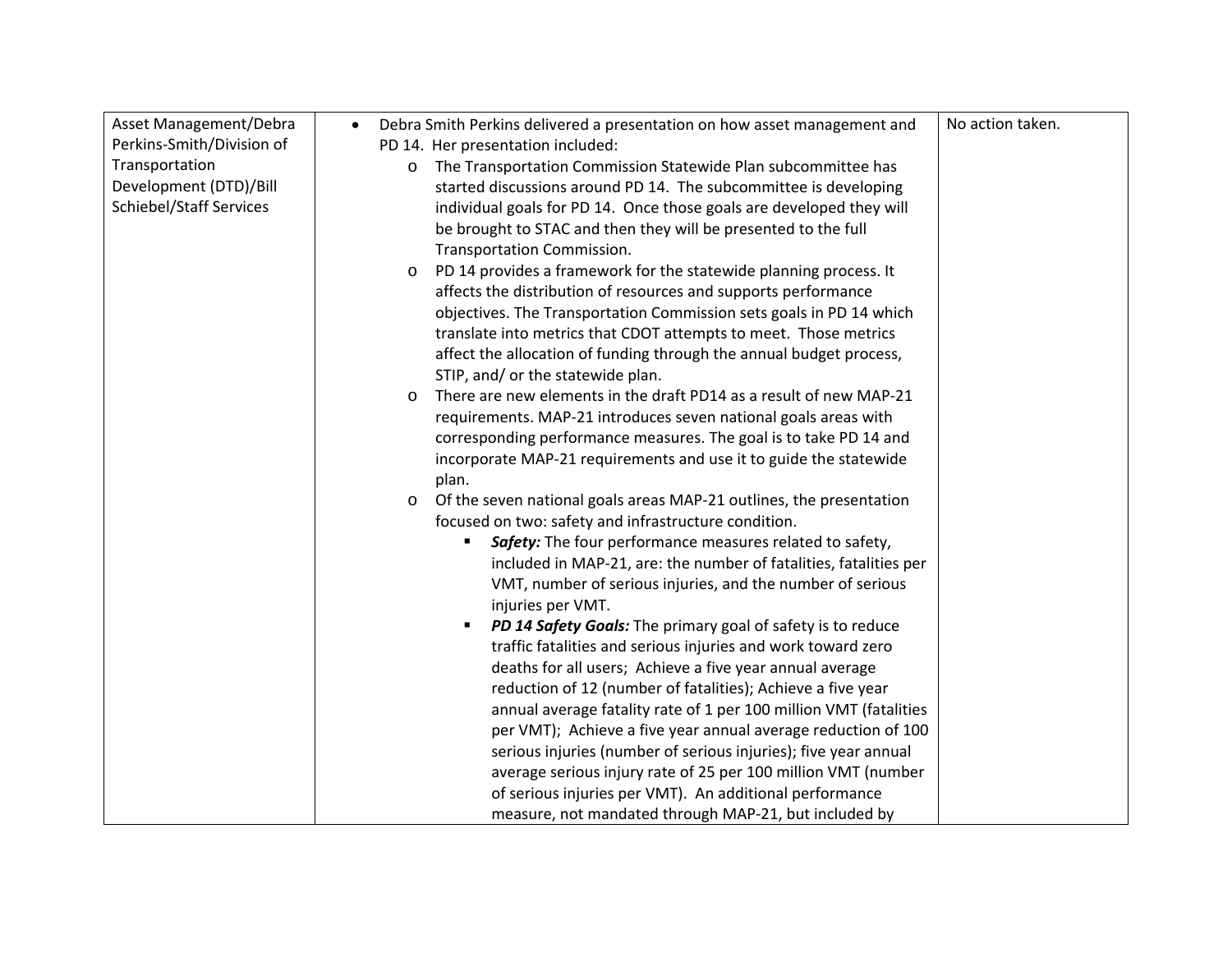|   | CDOT is reduce the economic impact of crashes by one          |  |
|---|---------------------------------------------------------------|--|
|   | percent annually.                                             |  |
|   | Infrastructure condition (Asset Management): The four         |  |
|   | performance measures related to Infrastructure condition are: |  |
|   | pavement condition of the Interstate system, pavement         |  |
|   | condition of NHS (excluding Interstates), bridge condition on |  |
|   | the NHS, and transit state of good repair. Asset Management   |  |
|   | will be housed under this category. MAP-21 requires that      |  |
|   | CDOT develop an asset management plan by October 1'2015.      |  |
|   | CDOT's plan is expected to be completed by the end of the     |  |
|   | year.                                                         |  |
| ٠ | PD 14 Infrastructure condition goals:                         |  |
|   | The primary maintenance goal is to annually maintain          |  |
|   | CDOT's roadways and facilities to minimize the need           |  |
|   | for replacement or rehabilitation. There is no MAP-21         |  |
|   | requirement, but this been a part of PD 14 in the past        |  |
|   | and a large amount of the budget goes to                      |  |
|   | maintenance. There are two objectives that govern             |  |
|   | the achievement of this goal: maintain an LOS B grade         |  |
|   | for snow and ice removal and maintain an overall              |  |
|   | MLOS B- grade for the state highway system.                   |  |
|   | The primary infrastructure condition goal is to<br>$\bullet$  |  |
|   | preserve the transportation infrastructure condition at       |  |
|   |                                                               |  |
|   | a least lifetime cost. To meet this goal, the proposed        |  |
|   | objective is maintain the percent of NHS bridge total         |  |
|   | deck area that is not structurally deficient at or above      |  |
|   | 90%. This objective is consistent with the                    |  |
|   | requirements of MAP-21.                                       |  |
|   | Debra noted that Transit is new to PD 14. Also, MAP-          |  |
|   | 21 emphasizes state of good repair and the                    |  |
|   | development of Transit Asset Management Plans.                |  |
|   | Transit goals are based around the new FTA 1-5 rating         |  |
|   | scale. There are two proposed objectives developed            |  |
|   | by the Transportation Intermodal Committee of the             |  |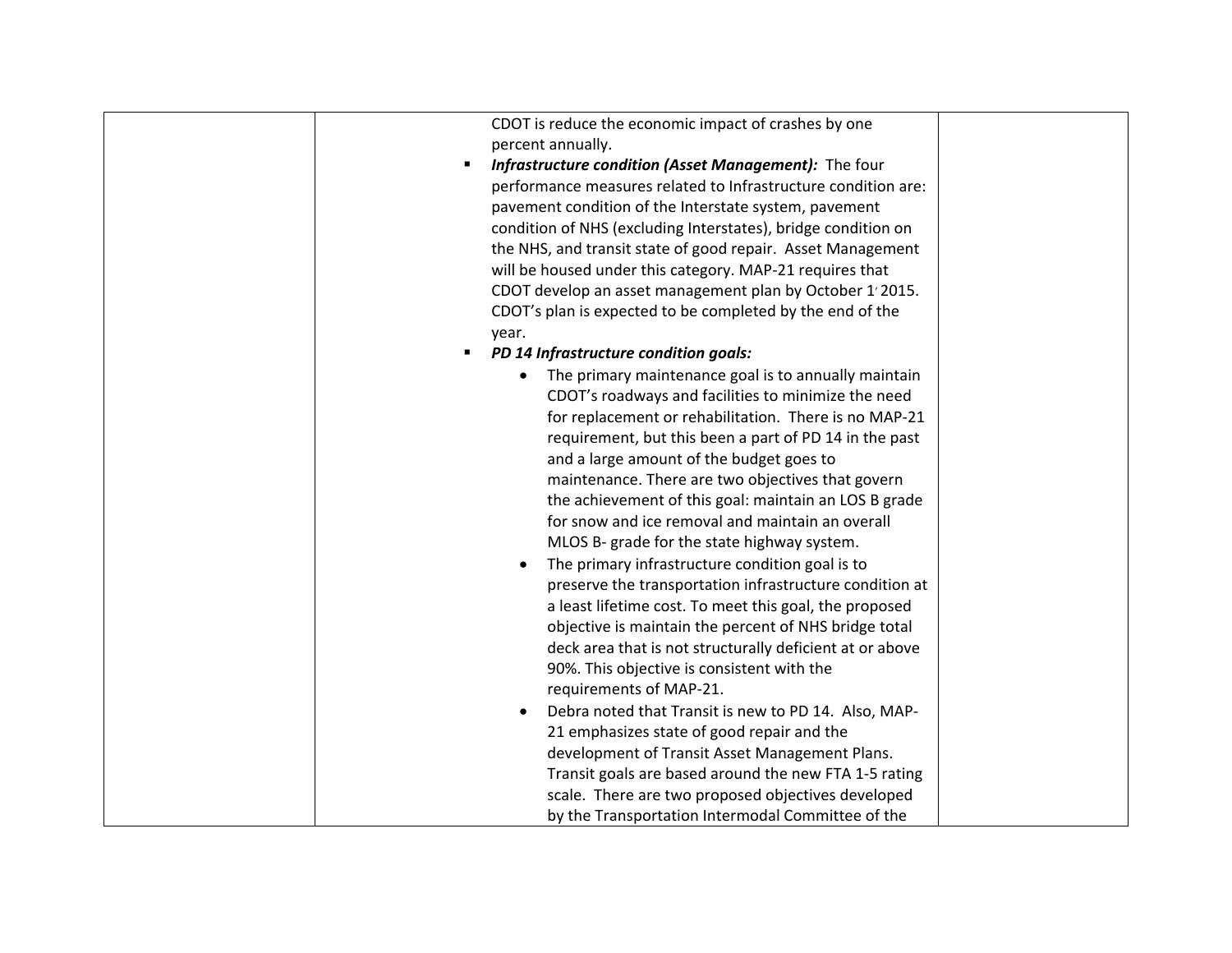| Transportation Commission. First, maintain the                                    |  |
|-----------------------------------------------------------------------------------|--|
| percentage of vehicles in the rural Colorado transit                              |  |
| fleet to no less than 65% operating in Fair, Good, or                             |  |
| Excellent condition, per Federal Transit Administration                           |  |
| (FTA) definitions. Second, by 2017, ensure than all                               |  |
| CDOT transit grantees have Asset Management Plans                                 |  |
| in place for state or federally funded vehicles,                                  |  |
| buildings & equipment. These objectives are                                       |  |
| consistent with the requirements of MAP-21.                                       |  |
| CDOT is currently in the process of transitioning to a new pavement asset         |  |
| management method known as Drivability Life (DL). Bill Schiebel, CDOT             |  |
| Materials & Geotechnical Branch Manager, delivered a presentation on the          |  |
| new approach.                                                                     |  |
| Several issues with the current Remaining Service Life (RSL)-based<br>$\circ$     |  |
| pavement asset management system prompted CDOT to make                            |  |
| significant changes in the approach to pavement asset management.                 |  |
| Among the concerns over the RSL-based pavement asset management                   |  |
| system was the lack of fiscal constraint, pavement condition reporting            |  |
| metrics inconsistent with public perception of roadway condition,                 |  |
| unlimited project pavement treatment types allowed on all highways                |  |
| and infrequent surface treatment work across major segments of our                |  |
| pavement network.                                                                 |  |
| DL is a measure, in years, of how long a highway will have acceptable<br>$\circ$  |  |
| driving conditions. DL is based upon the level of driving conditions on           |  |
| pavements across the network.                                                     |  |
| The key objectives of the new DL analysis method include: recognize<br>$\circ$    |  |
| anticipated \$240M annual fiscal constraint to optimize pavement                  |  |
| condition across the entire state system, improved condition metrics              |  |
| that will better reflect driver experience, new pavement condition                |  |
| goals, new treatment practices for traffic-based highway pavement                 |  |
| categories, DL method will result in statewide highway network with               |  |
| the most drivable roads due to more routine periodic surface                      |  |
| treatments across the entire pavement network.                                    |  |
| Traffic-based pavement categories are an aspect that is built into how<br>$\circ$ |  |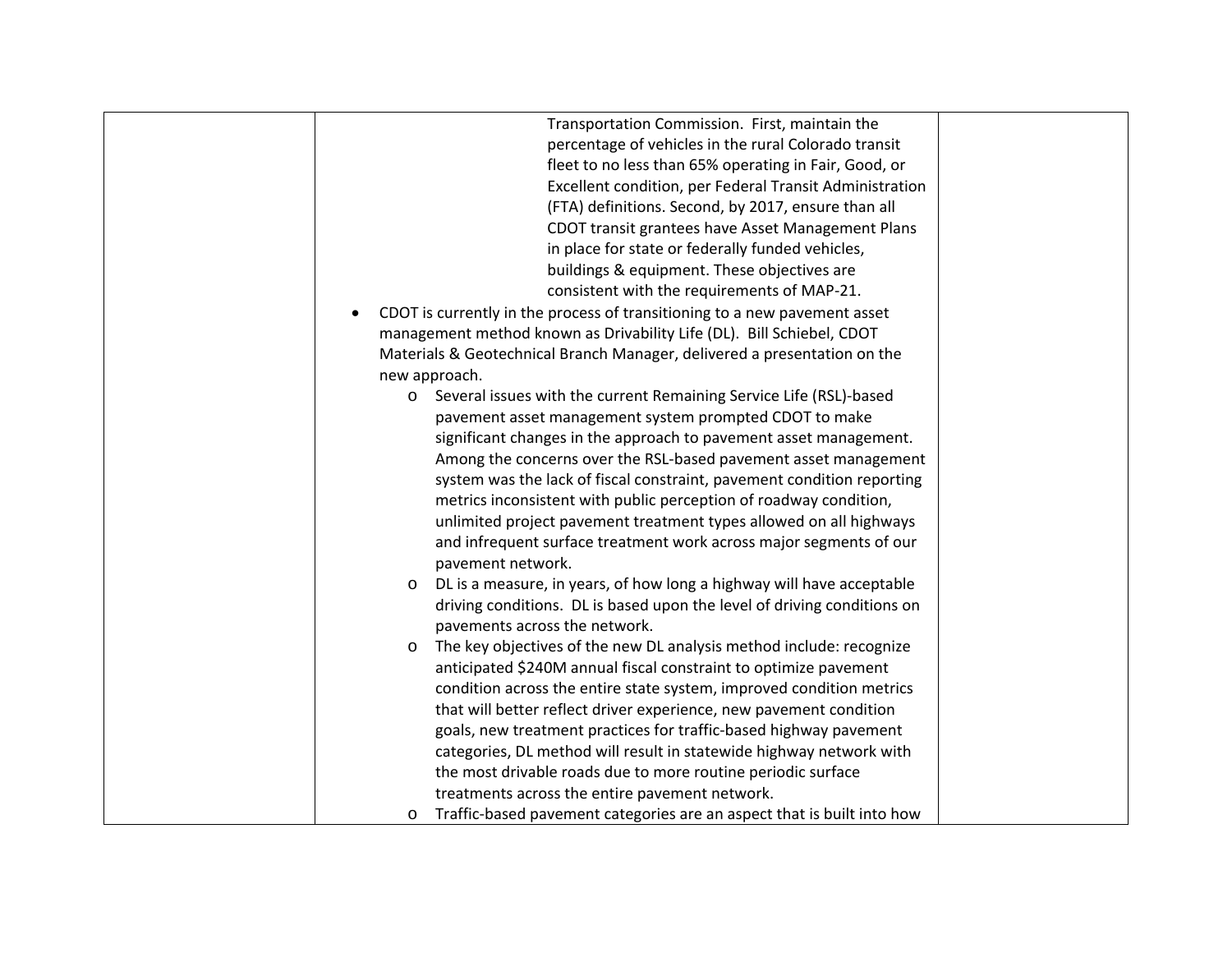|                         | the system operates. There are five of these categories: Interstate,               |                  |
|-------------------------|------------------------------------------------------------------------------------|------------------|
|                         | NHS high volume, other high volume, medium volume, and low                         |                  |
|                         | volume. These categories have not yet been finalized. The DL method                |                  |
|                         | will use category-specific treatment options based on the traffic-based            |                  |
|                         | pavement categories.                                                               |                  |
|                         | A goal of DL analysis method is to maximize acceptable driving<br>$\circ$          |                  |
|                         | conditions for the motoring public across the entire network.                      |                  |
|                         | Under this method, regional planning partners will remain key players<br>O         |                  |
|                         | in developing the treatments that are needed and determining the                   |                  |
|                         | best projects.                                                                     |                  |
|                         | STAC comments included:<br>$\circ$                                                 |                  |
|                         | Craig Casper (Pikes Peak Area Council of Governments)<br>$\blacksquare$            |                  |
|                         | inquired about acquiring the formulas used to develop the DL                       |                  |
|                         | so regions can replicate the process.                                              |                  |
|                         | Steve Ivancie (Northwest TPR) asked about special<br>٠                             |                  |
|                         | consideration being given to those roads that are being used                       |                  |
|                         | with a vastly different purpose than what they were designed                       |                  |
|                         | for (i.e. roads used for oil and gas production). Bill indicated                   |                  |
|                         | that those roads will be given special consideration.                              |                  |
|                         | Thad Noll (Intermountain TPR) inquired about the software<br>Е                     |                  |
|                         | used in the new DL method. Bill indicated that it is the same                      |                  |
|                         | software, but has been significantly revamped. Additionally,                       |                  |
|                         | the enhanced NHS database is being worked into the system.                         |                  |
| Statewide Plan/Michelle | Michelle Scheuerman provided an update on Statewide and Regional Plan<br>$\bullet$ | No action taken. |
| Scheuerman/DTD          | Development efforts. Her presentation included:                                    |                  |
|                         | There was clarification that the development of RTPs will continue<br>$\circ$      |                  |
|                         | over the course of the next several months.                                        |                  |
|                         | Feedback generated from the 2035 debrief and 2013 TPR survey<br>O                  |                  |
|                         | indicated that the plan should be meaningful, and informative to                   |                  |
|                         | future decision making, Corridor visions should inform planning, short-            |                  |
|                         | range strategies need more attention, the 20 year timeframe is too                 |                  |
|                         | long- it's best to focus on critical needs now, and the need to create a           |                  |
|                         | plan that is implementable.                                                        |                  |
|                         | Regional Transportation Pan Initiation and Development schedule is<br>O            |                  |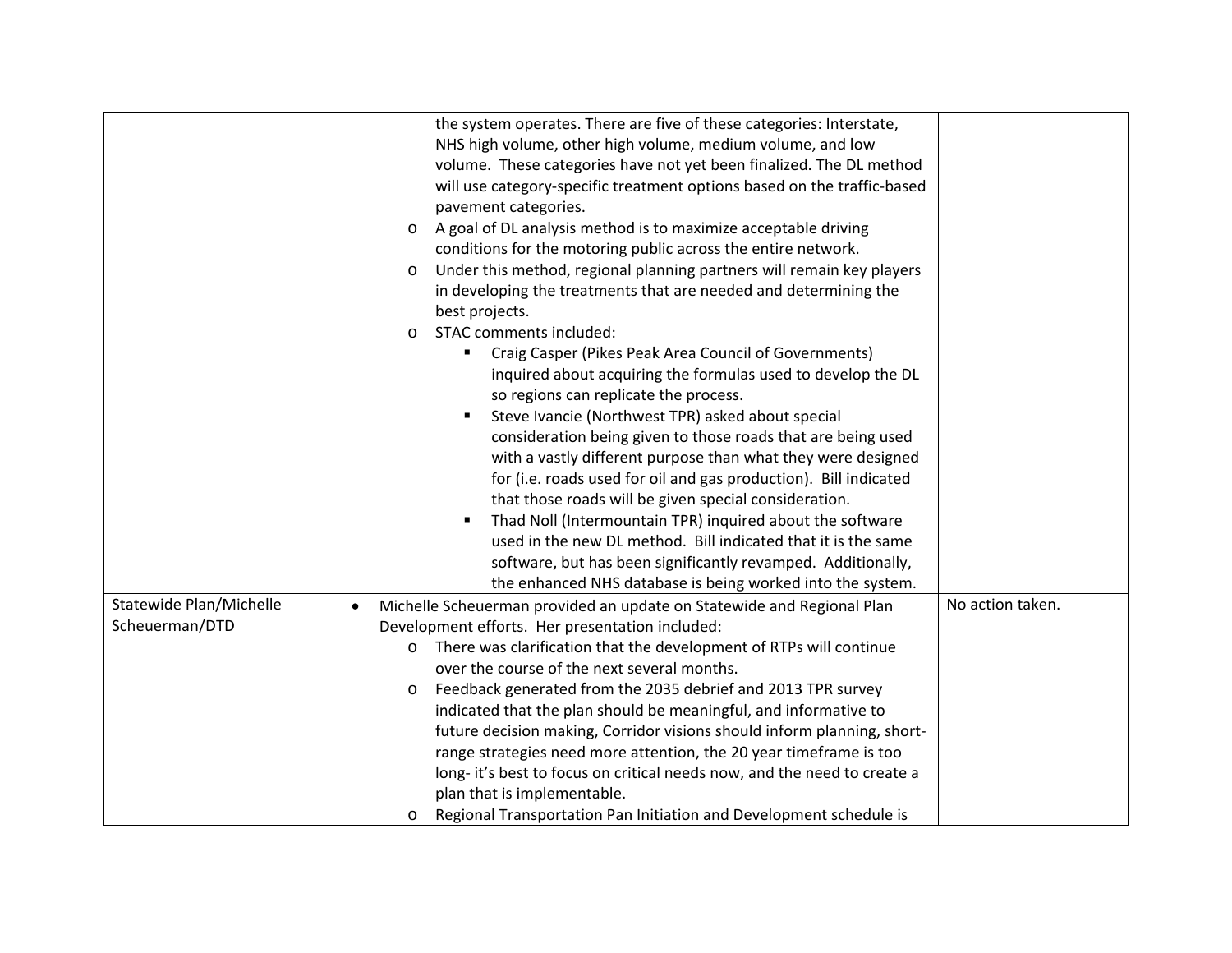|                           | set for August-March 2013. Items which will be addressed include                       |                  |
|---------------------------|----------------------------------------------------------------------------------------|------------------|
|                           | financial scenarios for funding shortfalls, development of a public                    |                  |
|                           | outreach plan, addressing state and federal planning factors, the 20                   |                  |
|                           | year vision with an emphasis on the first 10 years, and additional                     |                  |
|                           | needs.                                                                                 |                  |
|                           | In September, CDOT DTD will be reaching out to the Regions to<br>$\circ$               |                  |
|                           | identify possible public involvement techniques for each TPR. Possible                 |                  |
|                           | techniques include: telephone town hall conferences, open houses,                      |                  |
|                           | development of a website, webinars, and mailings or postcards.                         |                  |
|                           | CDOT is asking regional planning partners to schedule five meetings<br>$\circ$         |                  |
|                           | for continuing RTP development and concurrent pubic involvement                        |                  |
|                           | between September 2013 and May 2014. These meetings will be used                       |                  |
|                           | to confirm TPR level priorities, needs and possible solutions.                         |                  |
|                           | CDOT plans to have a dedicated website for the Statewide Plan which<br>$\circ$         |                  |
|                           | will be launched in July 2013.                                                         |                  |
|                           | Starting in January 2014 through the spring, CDOT will continue public<br>O            |                  |
|                           | involvement at the local and statewide level. In May of 2014 STAC will                 |                  |
|                           | review and comment on the final plan product. By July 2014, the final                  |                  |
|                           | product will be brought before the Transportation Commission for                       |                  |
|                           | adoption.                                                                              |                  |
| Program Distribution Sub- | Wayne Williams (STAC Vice-Chair) provided STAC members with a written<br>$\bullet$     | No action taken. |
| committee Report/Wayne    | update of the STAC Sub-committee on Program Distribution from June's                   |                  |
| Williams/STAC Vice-Chair  | meeting.                                                                               |                  |
| RAMP Update/Tim           | Tim Harris, CDOT Chief Engineer, provided STAC with an update on the RAMP<br>$\bullet$ | No action taken. |
| Harris/Chief Engineer     | program.                                                                               |                  |
|                           | The RAMP detailed applications were due on July 1 and the total<br>O                   |                  |
|                           | number of applications was reduced from 210 to 165.                                    |                  |
|                           | Despite the reduction in the overall number of detailed applications,<br>O             |                  |
|                           | the total dollar amount of the remaining applications is 2 % times the                 |                  |
|                           | total amount of funding available.                                                     |                  |
|                           | Regions and subject matter experts have begun reviewing the detailed<br>$\circ$        |                  |
|                           | applications. Once both groups have completed their analysis of the                    |                  |
|                           | projects, senior management will review the remaining detailed                         |                  |
|                           | applications. In September, senior management will come before                         |                  |